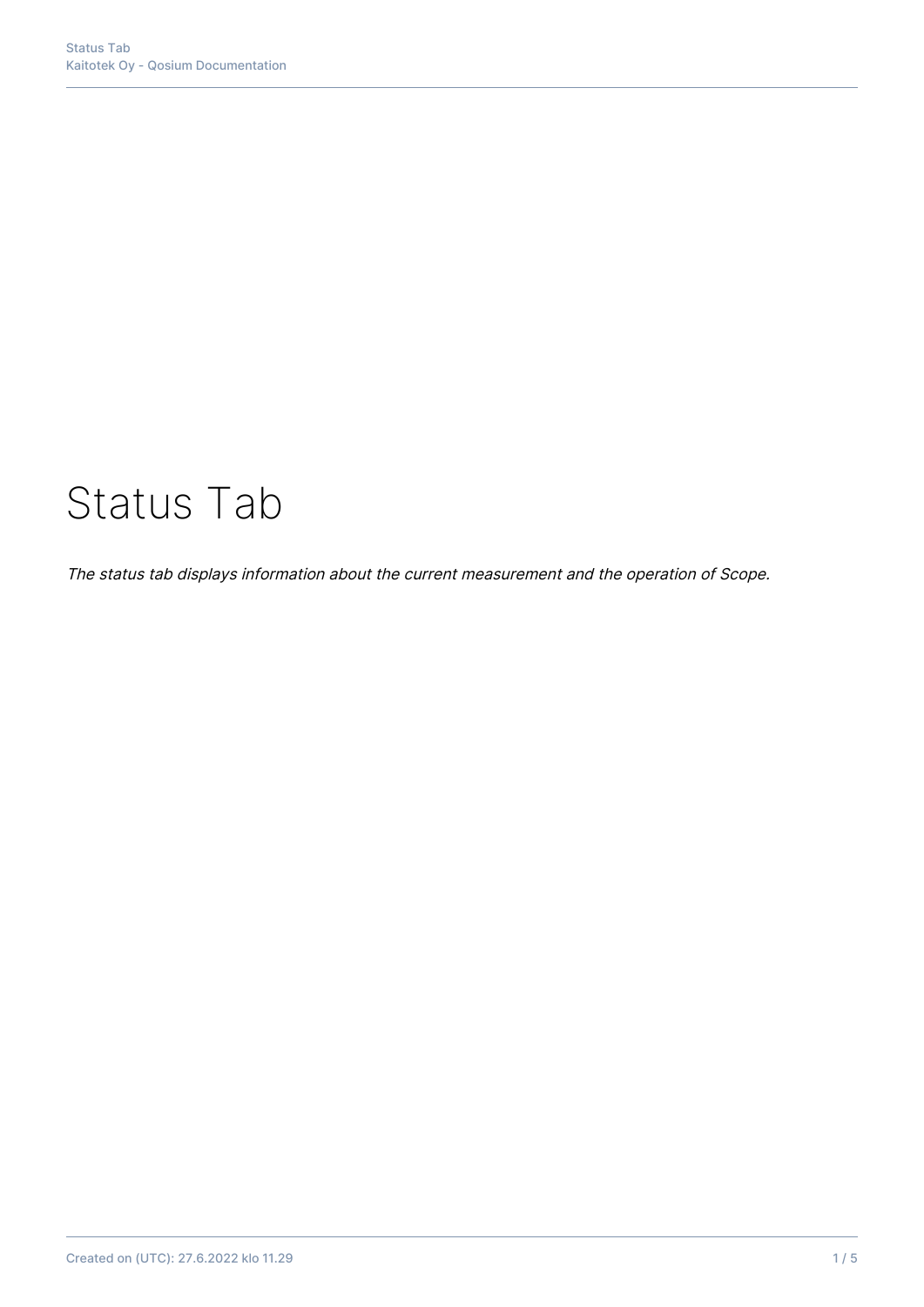## Table of Contents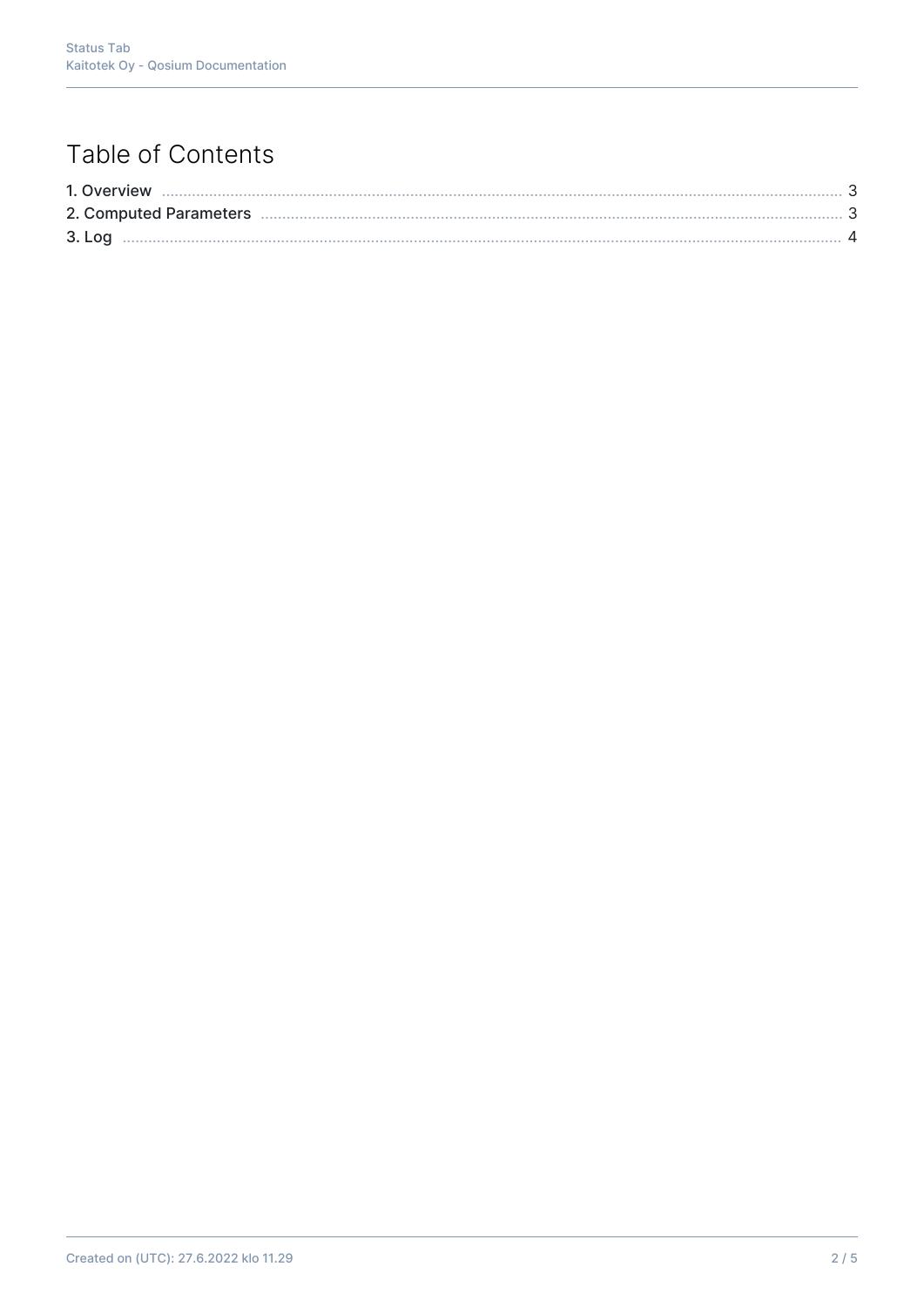#### 1. Overview

The status tab contains two groups:

- Computed Parameters
- Log

| <b>Computed Parameters</b><br>ip and (host 169.254.61.171 or host<br>169.254.155.140 or host 192.168.1.4 or<br>Packet filter<br>f)<br>host 192.168.1.243 or host 192.168.17.1<br>or host 192.168.157.1)<br>Control packet interval 500 ms<br>1000 ms<br>Averaging interval<br>Log<br>Logging settings<br>controller]: psqaEc: 160<br>$[08:01:44]$ [<br>debug] [<br>debug] [<br>controller]: psqaFecConv: 161<br>$[08:01:44]$ [<br>controller]: psgaFecList: 216<br>$[08:01:44]$ [<br>debug] [<br>Print debug-level messages<br>controller]: psqaMotion: 208<br>debug] [<br>$[08:01:44]$ [<br>controller]: psqaPi: 120<br>[08:01:44]<br>debug] [<br>controller]: psqaResolution: 199<br>$[08:01:44]$ [<br>debug] [<br>Clear<br>controller]: psgaCmg: 6.9514e-310<br>$[08:01:44]$ [<br>debug] [<br>controller]: primaryProbeHostname: localhost<br>$[08:01:44]$ [<br>debug] [<br>controller]: primaryProbePort: 8177<br>$[08:01:44]$ [<br>debug] [<br>controller]: primaryProbeSendersIpv4Mode: 0<br>$[08:01:44]$ [<br>debug] [<br>controller]:<br>$2852011435 \Rightarrow 0$<br>debug] [<br>$[08:01:44]$ [<br>controller]:<br>$2852035468$ => 0<br>$[08:01:44]$ [<br>debug] [<br>debug] [<br>controller]:<br>$3232235780 = > 0$<br>$[08:01:44]$ [<br>controller]:<br>$3232236019$ => 0<br>$[08:01:44]$ [<br>debug] [<br>controller]:<br>$3232239873$ => 0<br>debug] [<br>$[08:01:44]$ [<br>controller]:<br>$3232275713$ => 0<br>$[08:01:44]$ [<br>debug] [<br>controller]: primaryProbeSendersEthMode: 0<br>$[08:01:44]$ [<br>debug] [<br>$00:50:56:c0:00:01 \implies 00:00:00:00:00:00$<br>debug] [<br>controller]:<br>$[08:01:44]$ [<br>$00:50:56: c0:00:08 \implies 00:00:00:00:00:00$<br>controller]:<br>[08:01:44]<br>debug] [<br>controller]:<br>$0c:54:15:aa:51:ef \implies 00:00:00:00:00:00$<br>$[08:01:44]$ [<br>debug] [<br>$0e:54:15:aa:51:ef \implies 00:00:00:00:00:00$<br>controller]:<br>debug] [<br>$[08:01:44]$ [<br>$30:9c:23:aa:0c:7a \Rightarrow 00:00:00:00:00:00$<br>controller]:<br>$[08:01:44]$ [<br>debug] [<br>debug] [<br>controller]: useSecondaryProbe: 0<br>$[08:01:44]$ [<br>controller]: Fetching packet filter<br>$[08:01:44]$ [<br>debug] [<br>controller]: Packet filter fetched: ip and (host<br>$[08:01:44]$ [<br>debug] [<br>169.254.61.171 or host 169.254.155.140 or host 192.168.1.4 or host 192.168.1.243 or<br>host 192.168.17.1 or host 192.168.157.1)<br>$[08:01:50]$ [<br>info] [<br>controller]: Measurement stopped | Dashboards Flows Numerical Map | QoE Status |  |
|---------------------------------------------------------------------------------------------------------------------------------------------------------------------------------------------------------------------------------------------------------------------------------------------------------------------------------------------------------------------------------------------------------------------------------------------------------------------------------------------------------------------------------------------------------------------------------------------------------------------------------------------------------------------------------------------------------------------------------------------------------------------------------------------------------------------------------------------------------------------------------------------------------------------------------------------------------------------------------------------------------------------------------------------------------------------------------------------------------------------------------------------------------------------------------------------------------------------------------------------------------------------------------------------------------------------------------------------------------------------------------------------------------------------------------------------------------------------------------------------------------------------------------------------------------------------------------------------------------------------------------------------------------------------------------------------------------------------------------------------------------------------------------------------------------------------------------------------------------------------------------------------------------------------------------------------------------------------------------------------------------------------------------------------------------------------------------------------------------------------------------------------------------------------------------------------------------------------------------------------------------------------------------------------------------------------------------------------------------------------------------------------------------------------------------------------------------------------|--------------------------------|------------|--|
|                                                                                                                                                                                                                                                                                                                                                                                                                                                                                                                                                                                                                                                                                                                                                                                                                                                                                                                                                                                                                                                                                                                                                                                                                                                                                                                                                                                                                                                                                                                                                                                                                                                                                                                                                                                                                                                                                                                                                                                                                                                                                                                                                                                                                                                                                                                                                                                                                                                                     |                                |            |  |
|                                                                                                                                                                                                                                                                                                                                                                                                                                                                                                                                                                                                                                                                                                                                                                                                                                                                                                                                                                                                                                                                                                                                                                                                                                                                                                                                                                                                                                                                                                                                                                                                                                                                                                                                                                                                                                                                                                                                                                                                                                                                                                                                                                                                                                                                                                                                                                                                                                                                     |                                |            |  |
|                                                                                                                                                                                                                                                                                                                                                                                                                                                                                                                                                                                                                                                                                                                                                                                                                                                                                                                                                                                                                                                                                                                                                                                                                                                                                                                                                                                                                                                                                                                                                                                                                                                                                                                                                                                                                                                                                                                                                                                                                                                                                                                                                                                                                                                                                                                                                                                                                                                                     |                                |            |  |
|                                                                                                                                                                                                                                                                                                                                                                                                                                                                                                                                                                                                                                                                                                                                                                                                                                                                                                                                                                                                                                                                                                                                                                                                                                                                                                                                                                                                                                                                                                                                                                                                                                                                                                                                                                                                                                                                                                                                                                                                                                                                                                                                                                                                                                                                                                                                                                                                                                                                     |                                |            |  |
|                                                                                                                                                                                                                                                                                                                                                                                                                                                                                                                                                                                                                                                                                                                                                                                                                                                                                                                                                                                                                                                                                                                                                                                                                                                                                                                                                                                                                                                                                                                                                                                                                                                                                                                                                                                                                                                                                                                                                                                                                                                                                                                                                                                                                                                                                                                                                                                                                                                                     |                                |            |  |
|                                                                                                                                                                                                                                                                                                                                                                                                                                                                                                                                                                                                                                                                                                                                                                                                                                                                                                                                                                                                                                                                                                                                                                                                                                                                                                                                                                                                                                                                                                                                                                                                                                                                                                                                                                                                                                                                                                                                                                                                                                                                                                                                                                                                                                                                                                                                                                                                                                                                     |                                |            |  |
|                                                                                                                                                                                                                                                                                                                                                                                                                                                                                                                                                                                                                                                                                                                                                                                                                                                                                                                                                                                                                                                                                                                                                                                                                                                                                                                                                                                                                                                                                                                                                                                                                                                                                                                                                                                                                                                                                                                                                                                                                                                                                                                                                                                                                                                                                                                                                                                                                                                                     |                                |            |  |
|                                                                                                                                                                                                                                                                                                                                                                                                                                                                                                                                                                                                                                                                                                                                                                                                                                                                                                                                                                                                                                                                                                                                                                                                                                                                                                                                                                                                                                                                                                                                                                                                                                                                                                                                                                                                                                                                                                                                                                                                                                                                                                                                                                                                                                                                                                                                                                                                                                                                     |                                |            |  |
|                                                                                                                                                                                                                                                                                                                                                                                                                                                                                                                                                                                                                                                                                                                                                                                                                                                                                                                                                                                                                                                                                                                                                                                                                                                                                                                                                                                                                                                                                                                                                                                                                                                                                                                                                                                                                                                                                                                                                                                                                                                                                                                                                                                                                                                                                                                                                                                                                                                                     |                                |            |  |
|                                                                                                                                                                                                                                                                                                                                                                                                                                                                                                                                                                                                                                                                                                                                                                                                                                                                                                                                                                                                                                                                                                                                                                                                                                                                                                                                                                                                                                                                                                                                                                                                                                                                                                                                                                                                                                                                                                                                                                                                                                                                                                                                                                                                                                                                                                                                                                                                                                                                     |                                |            |  |
|                                                                                                                                                                                                                                                                                                                                                                                                                                                                                                                                                                                                                                                                                                                                                                                                                                                                                                                                                                                                                                                                                                                                                                                                                                                                                                                                                                                                                                                                                                                                                                                                                                                                                                                                                                                                                                                                                                                                                                                                                                                                                                                                                                                                                                                                                                                                                                                                                                                                     |                                |            |  |
|                                                                                                                                                                                                                                                                                                                                                                                                                                                                                                                                                                                                                                                                                                                                                                                                                                                                                                                                                                                                                                                                                                                                                                                                                                                                                                                                                                                                                                                                                                                                                                                                                                                                                                                                                                                                                                                                                                                                                                                                                                                                                                                                                                                                                                                                                                                                                                                                                                                                     |                                |            |  |
|                                                                                                                                                                                                                                                                                                                                                                                                                                                                                                                                                                                                                                                                                                                                                                                                                                                                                                                                                                                                                                                                                                                                                                                                                                                                                                                                                                                                                                                                                                                                                                                                                                                                                                                                                                                                                                                                                                                                                                                                                                                                                                                                                                                                                                                                                                                                                                                                                                                                     |                                |            |  |
|                                                                                                                                                                                                                                                                                                                                                                                                                                                                                                                                                                                                                                                                                                                                                                                                                                                                                                                                                                                                                                                                                                                                                                                                                                                                                                                                                                                                                                                                                                                                                                                                                                                                                                                                                                                                                                                                                                                                                                                                                                                                                                                                                                                                                                                                                                                                                                                                                                                                     |                                |            |  |
|                                                                                                                                                                                                                                                                                                                                                                                                                                                                                                                                                                                                                                                                                                                                                                                                                                                                                                                                                                                                                                                                                                                                                                                                                                                                                                                                                                                                                                                                                                                                                                                                                                                                                                                                                                                                                                                                                                                                                                                                                                                                                                                                                                                                                                                                                                                                                                                                                                                                     |                                |            |  |
|                                                                                                                                                                                                                                                                                                                                                                                                                                                                                                                                                                                                                                                                                                                                                                                                                                                                                                                                                                                                                                                                                                                                                                                                                                                                                                                                                                                                                                                                                                                                                                                                                                                                                                                                                                                                                                                                                                                                                                                                                                                                                                                                                                                                                                                                                                                                                                                                                                                                     |                                |            |  |
|                                                                                                                                                                                                                                                                                                                                                                                                                                                                                                                                                                                                                                                                                                                                                                                                                                                                                                                                                                                                                                                                                                                                                                                                                                                                                                                                                                                                                                                                                                                                                                                                                                                                                                                                                                                                                                                                                                                                                                                                                                                                                                                                                                                                                                                                                                                                                                                                                                                                     |                                |            |  |
|                                                                                                                                                                                                                                                                                                                                                                                                                                                                                                                                                                                                                                                                                                                                                                                                                                                                                                                                                                                                                                                                                                                                                                                                                                                                                                                                                                                                                                                                                                                                                                                                                                                                                                                                                                                                                                                                                                                                                                                                                                                                                                                                                                                                                                                                                                                                                                                                                                                                     |                                |            |  |
|                                                                                                                                                                                                                                                                                                                                                                                                                                                                                                                                                                                                                                                                                                                                                                                                                                                                                                                                                                                                                                                                                                                                                                                                                                                                                                                                                                                                                                                                                                                                                                                                                                                                                                                                                                                                                                                                                                                                                                                                                                                                                                                                                                                                                                                                                                                                                                                                                                                                     |                                |            |  |

#### 2. Computed Parameters

The computed parameters group displays the values, which are automatically calculated by Qosium when a measurement is started. Depending on the measurement settings, these may be the given manual values, but they may also differ if Qosium can determine values better suited for the measurement scenario.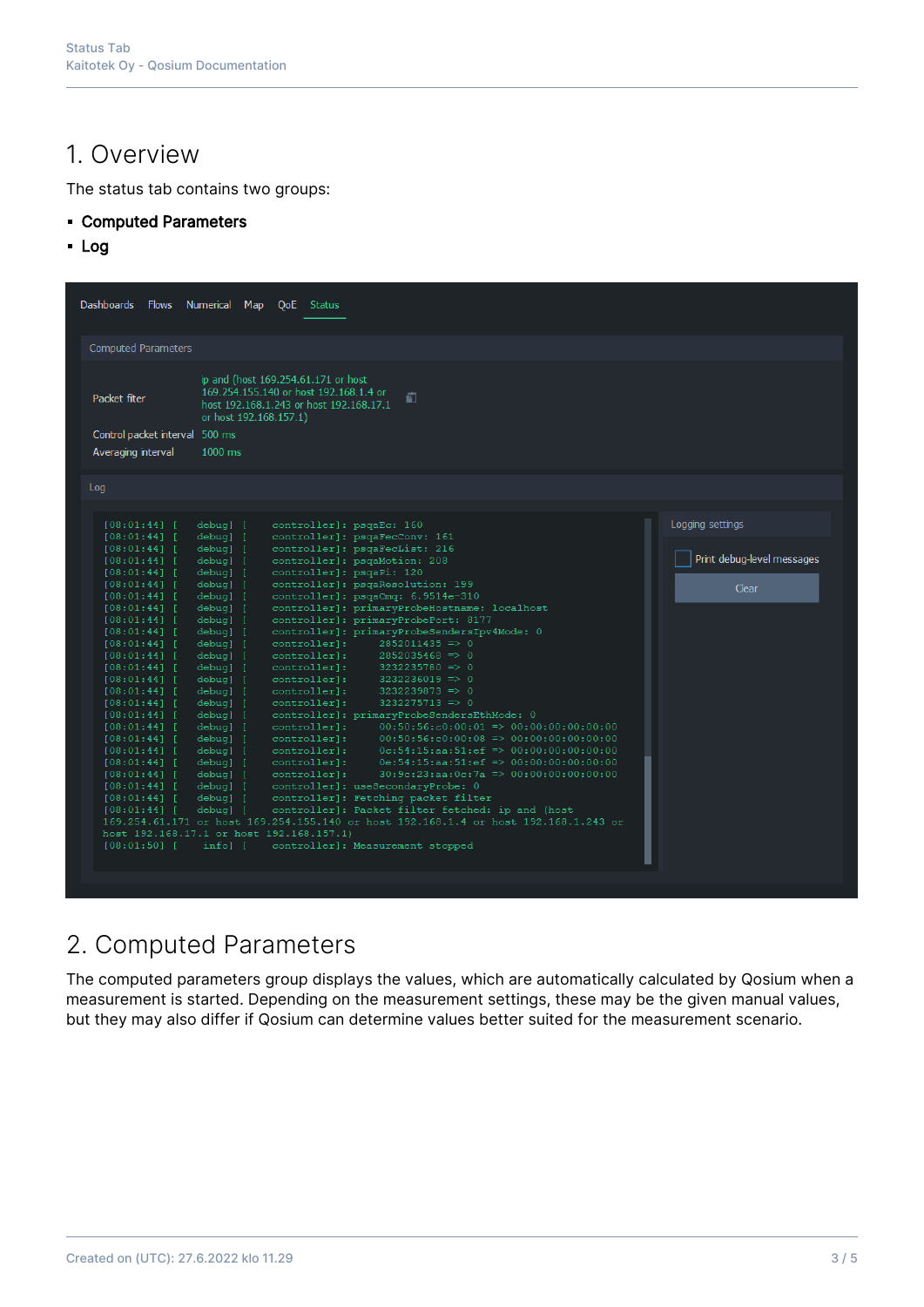| <b>Computed Parameters</b>     |                                                                                                                                                    |   |
|--------------------------------|----------------------------------------------------------------------------------------------------------------------------------------------------|---|
| Packet filter                  | ip and (host 169.254.61.171 or host<br>169.254.155.140 or host 192.168.1.4 or<br>host 192.168.1.243 or host 192.168.17.1<br>or host 192.168.157.1) | ñ |
| Control packet interval 500 ms |                                                                                                                                                    |   |
| Averaging interval             | $1000$ ms                                                                                                                                          |   |

#### $(i)$  Tip

Use the button next to the computed packet filter to copy it to the clipboard. You can then paste it as a template for [a manual packet filter](https://kaitotek.com/fi/resources/documentation/scope/measurement-control/measurement-tab#packet_capture_settings-packet_filter_mode).

### 3. Log

The log window contains information on the operation and events of Scope. Error and warning messages are also printed in the log for later review.

This group contains a few settings:

- **Print debug-level messages** When checked, debug-level messages are also included in the log, which contains more fine-grained information
- **Clear** Clear the log window

| Log                                                                                           |                            |
|-----------------------------------------------------------------------------------------------|----------------------------|
|                                                                                               |                            |
|                                                                                               |                            |
| [08:01:43]<br>debug] [<br>controller]: Primary Probe interface set successfully               | Logging settings           |
| debug] [<br>controller]: Setting capture filter mode: 240<br>[08:01:43]                       |                            |
| debug] [<br>controller]: Setting capture filter: ip<br>[08:01:43]                             |                            |
| controller]: Requesting average results<br>$[08:01:43]$ [<br>debug] [                         | Print debug-level messages |
| controller]: Requesting average results from primary Probe only<br>$[08:01:43]$ [<br>debug] [ |                            |
| controller]: Requesting flow results<br>$[08:01:43]$ [<br>debug] [                            | Clear                      |
| controller]: Polling results every 100 milliseconds<br>$[08:01:43]$ [<br>debug] [             |                            |
| controller]: Measurement started<br>$[08:01:43]$ [<br>infol [                                 |                            |
| [08:01:43]<br>debug] [<br>controller]: Fetching Probe parameters                              |                            |
| [08:01:44]<br>debug] [<br>controller]: Parameters fetched successfully                        |                            |
| $[08:01:44]$ [<br>debug] [<br>controller]: Printing out Probe parameters:                     |                            |
| controller]: averaging intrvl: 1000<br>$[08:01:44]$ [<br>debug] [                             |                            |
| controller]: loss timer: 1000<br>$[08:01:44]$ [<br>debug] [                                   |                            |
| controller]: Pk Id Mode: 120<br>$[08:01:44]$ [<br>debug] [                                    |                            |
| controller]: meas ctrl pk intrvl: 500<br>$[08:01:44]$ [<br>debug] [                           |                            |
| controller]: use promiscuous mode: 1<br>$[08:01:44]$ [<br>debug] [                            |                            |
| controller]: qm conn mode: 1<br>[08:01:44]<br>debug] [                                        |                            |
| controller]: max cbd: 180<br>[08:01:44]<br>debug] [                                           |                            |
| controller]: flow timeout: 0<br>[08:01:44]<br>debug] [                                        |                            |
| controller]: dpi mode: 0<br>$[08:01:44]$ [<br>debug] [                                        |                            |
| controller]: pk delay threshold us: 4294967295<br>[08:01:44]<br>debug] [                      |                            |
| controller]: pk jitter threshold us: 4294967295<br>[08:01:44]<br>debug] [                     |                            |
| controller]: enable goe wma: 0<br>$[08:01:44]$ [<br>debug] [                                  |                            |
| controller]: qoe wma weight newest: 0<br>[08:01:44]<br>debug] [                               |                            |
| controller]: enable goe swa: 0<br>[08:01:44]<br>debug] [                                      |                            |
| controller]: qoe swa window size: 0<br>debug] [<br>$[08:01:44]$ [                             |                            |
| controller]: calculate ggosm: 0<br>$[08:01:44]$ [<br>debug] [                                 |                            |
| controller]: ggosm d bad delay: -201276<br>[08:01:44]<br>debug] [                             |                            |
| [08:01:44]<br>controller]: ggosm f std delay: -201276<br>debug] [                             |                            |
|                                                                                               |                            |